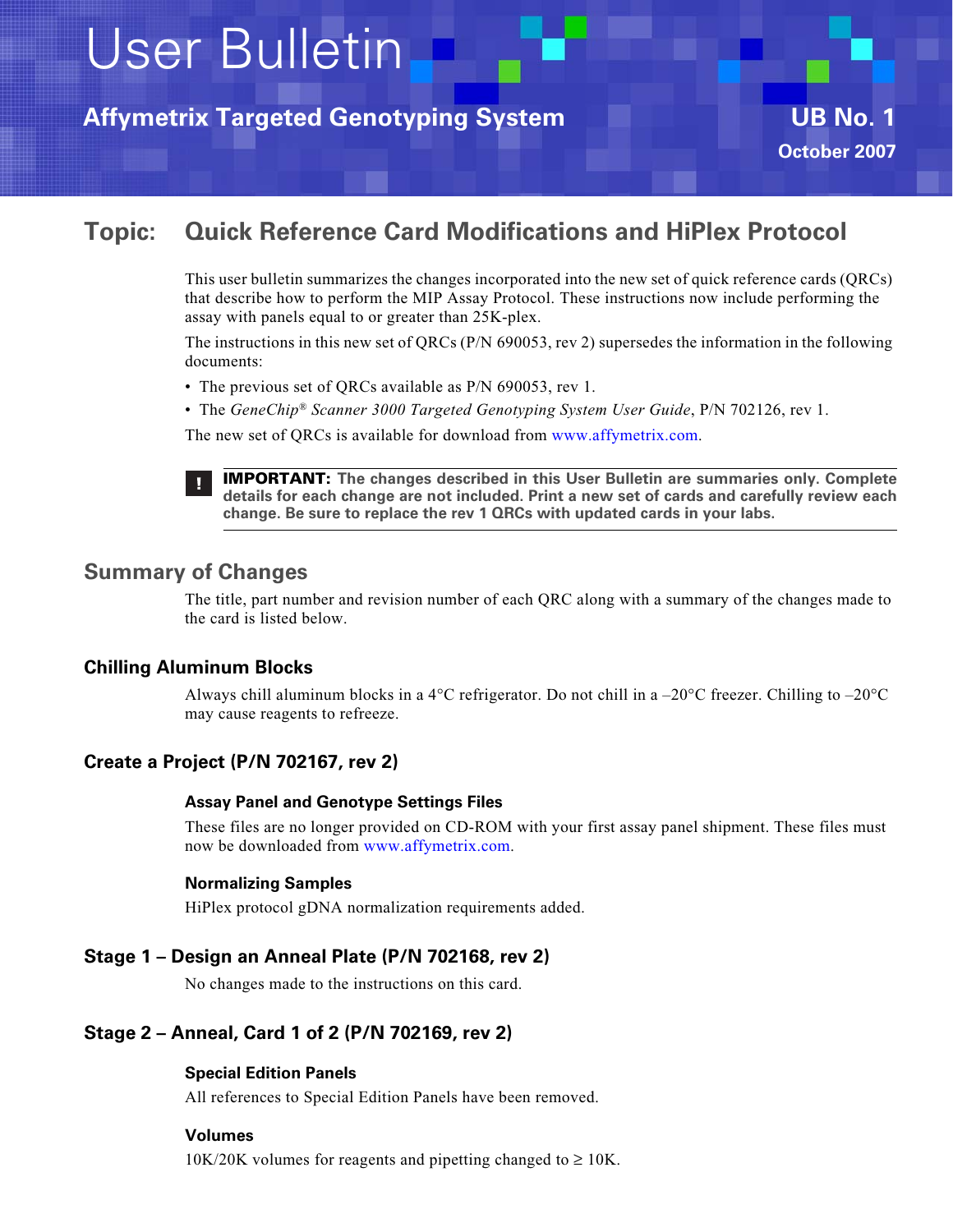#### **Thawing Enzyme A**

- Chill aluminum blocks in a 4 $\rm ^{o}$ C refrigerator. Do not chill in a  $-20\rm ^{o}$ C freezer.
- Enzyme A must be thawed before adding to the Anneal Cocktail. Instructions for thawing Enzyme A have been added to the QRC.

### **Preparing the Anneal Cocktail**

Modifications made to reflect thawing Enzyme A.

#### **Aliquoting the Anneal Cocktail**

If using electronic pipettes, use a 24-channel P100 electronic pipette to aliquot the Anneal Cocktail for 3K/5K assay panels.

### **Stage 2 – Anneal, Card 2 of 2 (P/N 702169, rev 2)**

### **Special Edition Panels**

All references to Special Edition Panels have been removed.

### **Volumes**

 $10K/20K$  volumes for reagents and pipetting changed to  $\geq 10K$ .

### **Stage 3 – Plan and Run Assay Plates (P/N 702178, rev 2)**

No changes made to the instructions on this card.

### **Stage 4 – Gap Fill, dNTP, Ligate, Invert, First PCR, Card 1 of 3 (P/N 702170, rev 2)**

#### **Preparing the Gap Fill Mix**

Added instruction to place three chilled aluminum blocks on ice (chilled in 4°C refrigerator).

#### **Adding Gap Fill Mix**

Place Anneal Plate in chilled aluminum block on ice and cool for 2 minutes. Then spin down and return to the aluminum block before adding the Gap Fill Mix.

### **Thermal Cycler Program**

The thermal cycler program for assay panels  $\geq$  25K was added.

### **Stage 4 – Gap Fill, dNTP, Ligate, Invert, First PCR, Card 2 of 3 (P/N 702170, rev 2)**

No changes made to the instructions on this card.

### **Stage 4 – Gap Fill, dNTP, Ligate, Invert, First PCR, Card 3 of 3 (P/N 702170, rev 2)**

The thermal cycler program for assay panels  $\geq$  25K was added.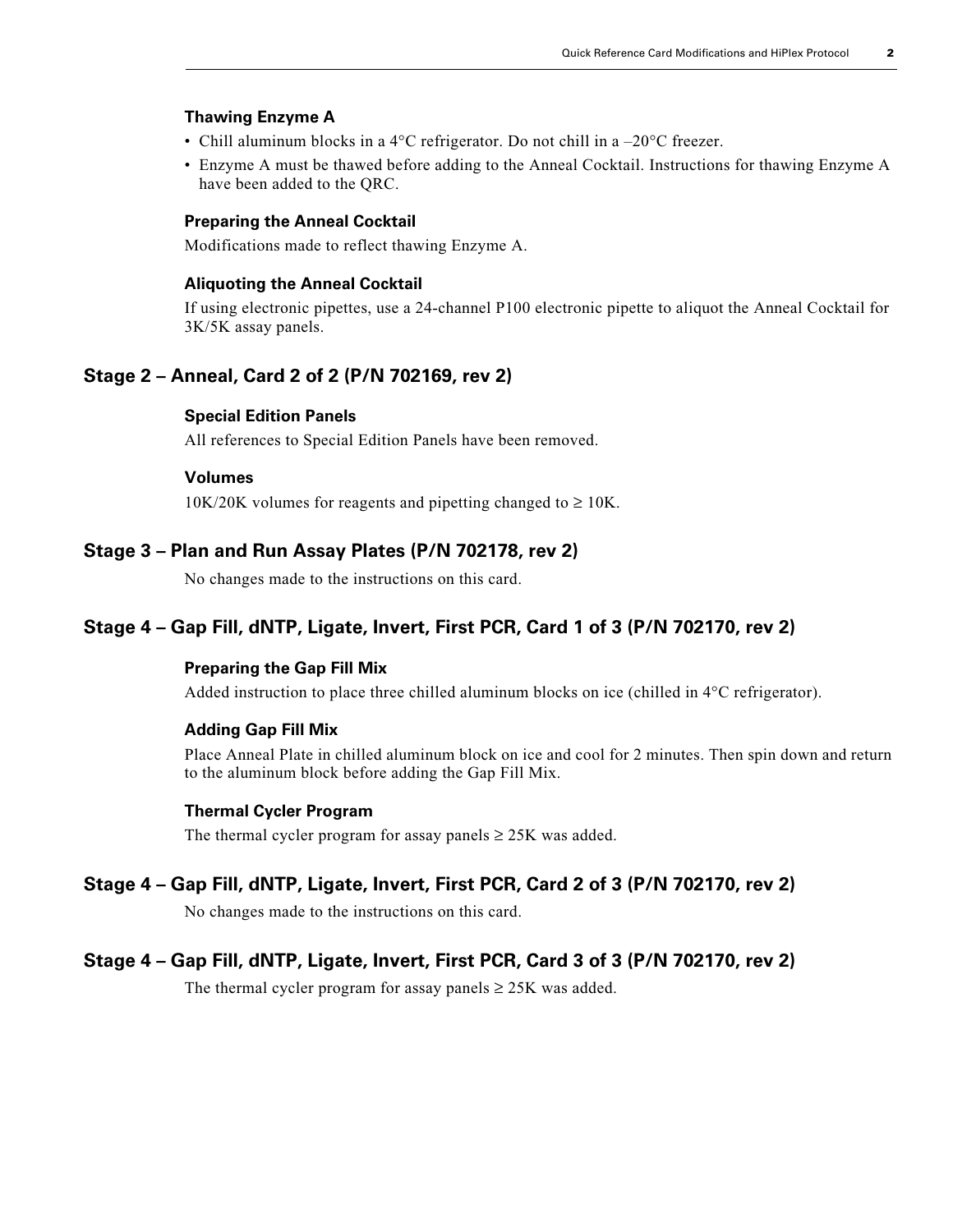### **Stage 5 – Second PCR, Card 1 of 2 (P/N 702171, rev 2)**

#### **Thawing the Reagents**

Thaw reagents on bench top at room temperature until defrosted; then place on ice.

#### **Transferring Reactions to Label Plates**

To aliquot Allele Tube mixes to the Label Plate, work two rows at a time using a 24-channel P100 pipette. Changed *For 10K/20K assay panels* to *For*  $\geq$  10K assay panels.

### **First Quality Control Gel**

Mix  $7 \mu L$  of each sample with  $4 \mu L$  of loading buffer. Load 2 μL of 100 bp marker in a single lane.

### **Stage 5 – Second PCR, Card 2 of 2 (P/N 702171, rev 2)**

Use a 24-channel P100 pipette to aliquot Allele Tube mixes to the Label Plate. Under Thermal Cycler Programs: Changed *10K/20K assay panels* to ≥ *10K assay panels*.

#### **Stage 6 – Target Digest, Card 1 of 2 (P/N 702172, rev 2)**

No changes made to the instructions on this card.

#### **Stage 6 – Target Digest, Card 2 of 2 (P/N 702172, rev 2)**

No changes made to the instructions on this card.

### **Stage 7 – Sample Hybridization (P/N 702173, rev 2)**

### **Thawing the Hyb Cocktail**

Removed instructions to wrap tube of Hyb Cocktail in aluminum foil while thawing. Added 50K Plus Hyb Mix.

#### **Add Hyb Cocktail**

Added 50K Plus Hyb Mix.

### **Modify the Meg Denature Thermal Cycler Program**

Modify the Meg Denature program to run 6 min at 95°C, then Hold at 95°C.

#### **Denaturing the Samples**

After the 6 minute denature, place the Hyb Plate in a chilled aluminum block on ice, cover with aluminum foil, and cool for 2 minutes.

Spin down the plate, return it to the aluminum block, and leave on the block while loading samples onto arrays.

### **Stage 8 – Stain and Wash Arrays (P/N 702174, rev 2)**

No changes made to the instructions on this card.

### **Stage 9 – Scan Arrays (P/N 702175, rev 2)**

No changes made to the instructions on this card.